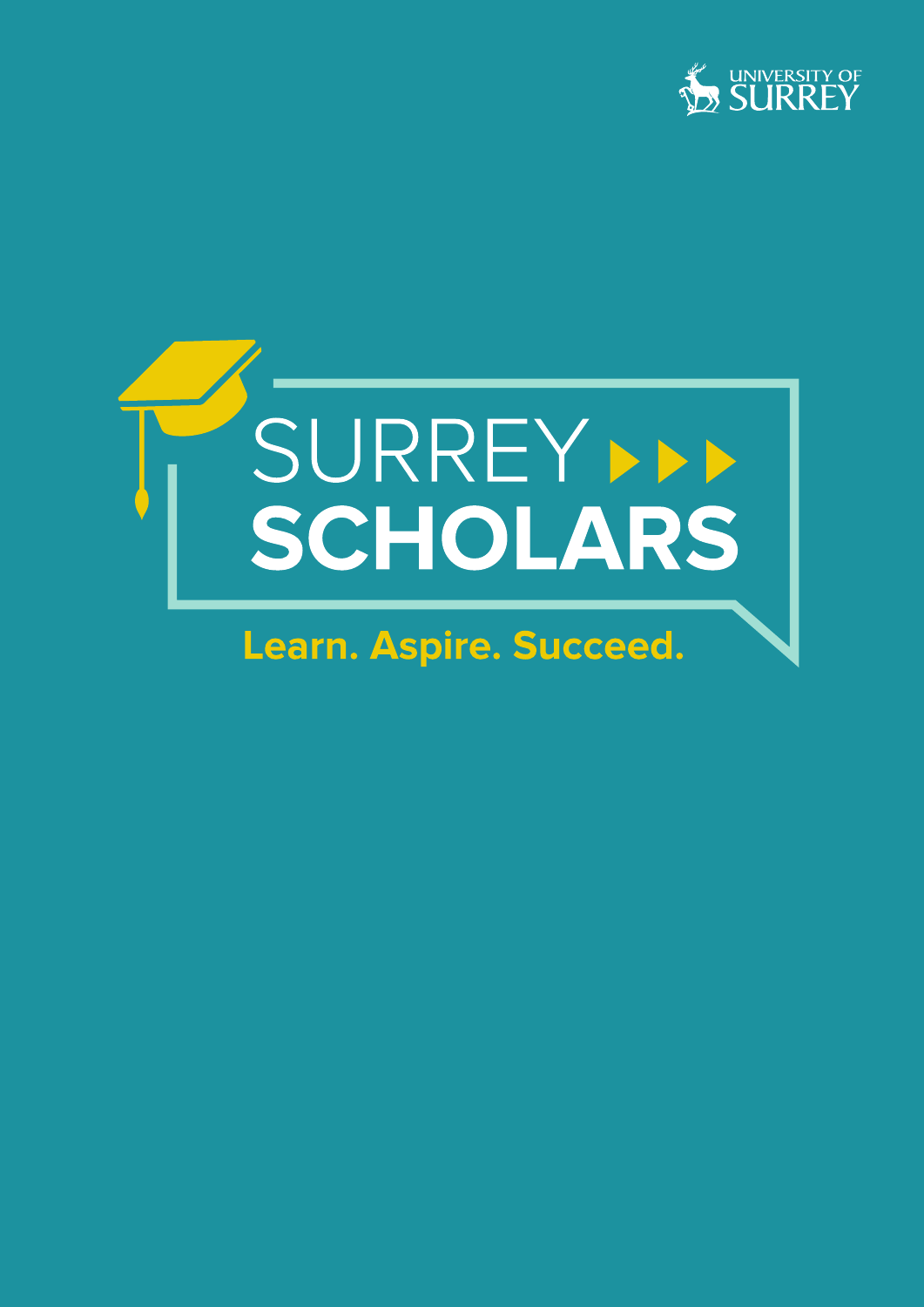# **Welcome to Surrey Scholars**

The University of Surrey's Widening Participation & Outreach Team are delighted to introduce Surrey Scholars, a sustained programme of outreach for students in Years 10 to 13.

As a Surrey Scholar, you will receive continued support with GCSE and Post 16 study in addition to advice and guidance towards your progression into higher education and beyond. You will enjoy priority status to attend our renowned flagship programmes as well as receive exclusive access to online and on campus events each year, enabling you the opportunity to explore your interests and map your future under the guidance of current University of Surrey students and academics.

This guide introduces you to the programme, what you can expect as a Surrey Scholar, our eligibility criteria and how to apply.

#### **What can Surrey Scholars expect?**

- A welcome pack
- A personalised account to the University of Surrey Outreach Portal
- Access to exclusive online resources and content
- Access to University of Surrey staff and student mentors
- An annual Surrey Scholars Magazine
- Free merchandise
- Resource packs
- Travel bursaries for campus events
- Free parking for campus events
- Free catering for campus events

#### **Eligibility**

To be eligible for Surrey Scholars, you will be in **Year 10, 11, 12 or 13** and meet one of the following eligibility criteria:

- You live in an area of higher deprivation as measured by postcode (IMD Deciles 1 or 2).\*
- You live in an area of low progression into higher education (POLAR4 Q1).\*\*
- You have received Free School Meals within the last 6 years.
- You receive a 16-19 bursary.
- You are a young carer you care for a friend or family member who, due to illness, disability a mental health problem or an addiction, cannot cope without you support.
- You are care experienced, you have spent time in local authority care, in a residential children's home, have been looked after at home by a supervision order or have lived with relatives under kinship care.
- You are a forced migrant a refugee or an asylum seeking young person.
- You are from a Gypsy, Roma, Traveller, Showperson or Boater community.
- \* Indices of Multiple Deprivation are commonly used datasets within the UK to classify the relative deprivation within smaller areas. You can find an IMD look up tool on our website. To be eligible, you must live in an IMD Decile 1 or 2 postcode.
- \*\*POLAR4 classifies the progression rate of young people in higher education within local areas across the UK. You can find a POLAR4 look up tool on our website. To be eligible, you must live in a POLAR4 Quintile 1 postcode.

#### **How to Apply**

If you meet one of our eligibility criteria, applying to become a Surrey Scholar is easy. To request an application form you can either:

- 1. Contact our team at **wp@surrey.ac.uk** for an online form.
- 2. Ask your nominating teacher for one of our printed forms and postage instructions.

Once your application has been received, you can expect to hear from the University of Surrey's Widening Participation & Outreach Team within 14 days before receiving your welcome pack.

**SALIRREY** 



### **SEX SURRERSITY OF**

#### **EXIDENING PARTICIPATION AND OUTREACH**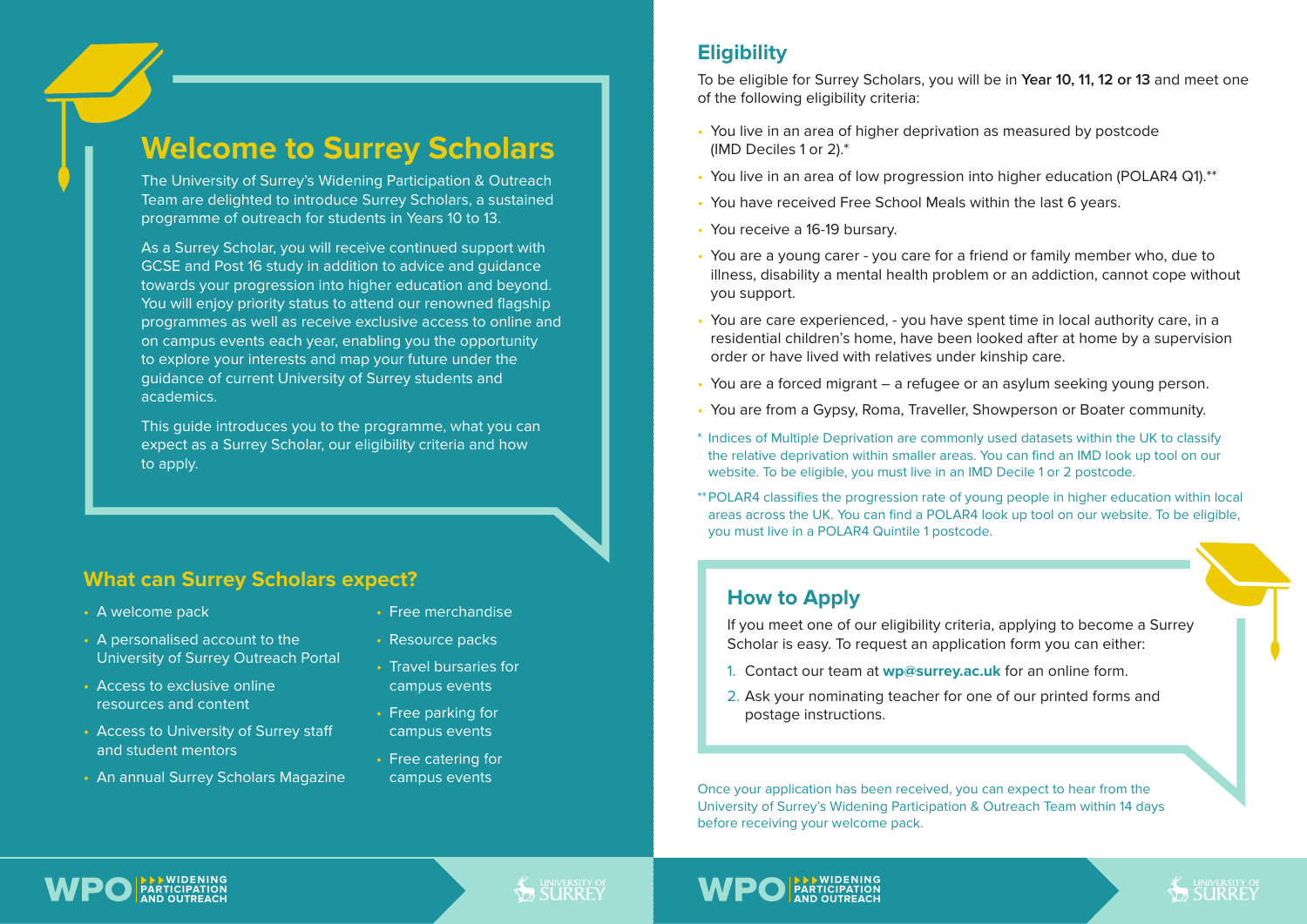#### **Year 10**

Your Year 10 year not only prepares you for your GCSEs but broadens your employability skills through work experience opportunities and extra-curricular initiatives such as the Duke of Edinburgh's Award.

Surrey Scholars complements this focus by providing you with additional support towards your study and work experience through our Saturday programme, campus experience days and online content.

#### **Y10 Programme: Realise Your Potential**

*When:* January to March *How:* On Campus and Online

*What:* Our annual Saturday programme aims to raise attainment with English, Maths and Science through a blend of subject taster workshops, revision masterclasses, career webinars and a group research project. Following a hybrid model, you will be invited to visit campus and tune into online content on alternate weeks.

Taking place across January to March, learn more about university degree subjects such as Law, Health Sciences, Engineering and Veterinary Medicine, whilst receiving professional support and advice towards preparing for your GCSEs and identifying possible education and career pathways into well known careers.

#### **Surrey Scholars Campus Experience Days**

#### *When:* School holidays *How:* On Campus

*What:* Throughout the academic year, you will be invited to attend exclusive campus experience days during the school holidays. These single or multiday events will enable you to access campus facilities that are not available during weekends, along with tours and demonstrations from University of Surrey staff and students. These are fantastic opportunities to continue to network and to get practical with your learning.

### **Employability and Careers: An Introduction to Work Experience**

*When:* All year *How:* Online

*What:* As a Surrey Scholar, you will receive exclusive access to our series of webinars tailored to support you with planning your work experience placement. These live and recorded sessions will be available online all year round through your personalised account and are ideal for your household to engage with together. These are fantastic opportunities to continue to network and to get practical with your learning.

### **Year 11**

Your priority in Year 11 is your GCSEs. To support you in achieving your potential, Surrey Scholars have access to GCSE revision masterclasses along with Post 16 study guidance to keep you on course and motivated for your next steps.

### **Y11 GCSE Revision Masterclasses**

*When:* November to December *How:* Online

*What:* From November to December, our team of educational consultants will be delivering GCSE Revision Masterclasses after school.

These online events will talk through common misconceptions within English, Maths and Science whilst sharing top tips and techniques that apply to all exam boards.

#### **Surrey Scholars Campus Experience Days**

*When:* School holidays *How:* On Campus

*What:* Throughout the academic year, you will be invited to attend exclusive campus experience days during the school holidays. These single or multiday events will enable you to access campus facilities that are not available during weekends, along with tours and demonstrations from University of Surrey staff and students.

These are fantastic opportunities to temporarily break from your revision to network and to get practical with your learning.

### **Post 16: What are my study options beyond GCSEs?**

*When:* All year *How:* Online

*What:* As a Surrey Scholar, you will receive exclusive access to our series of webinars tailored to support you with planning your next steps beyond GCSEs.

These live and recorded sessions will be available online all year round through your personalised account and are ideal for your household to engage with together.



# **AS SURREY**

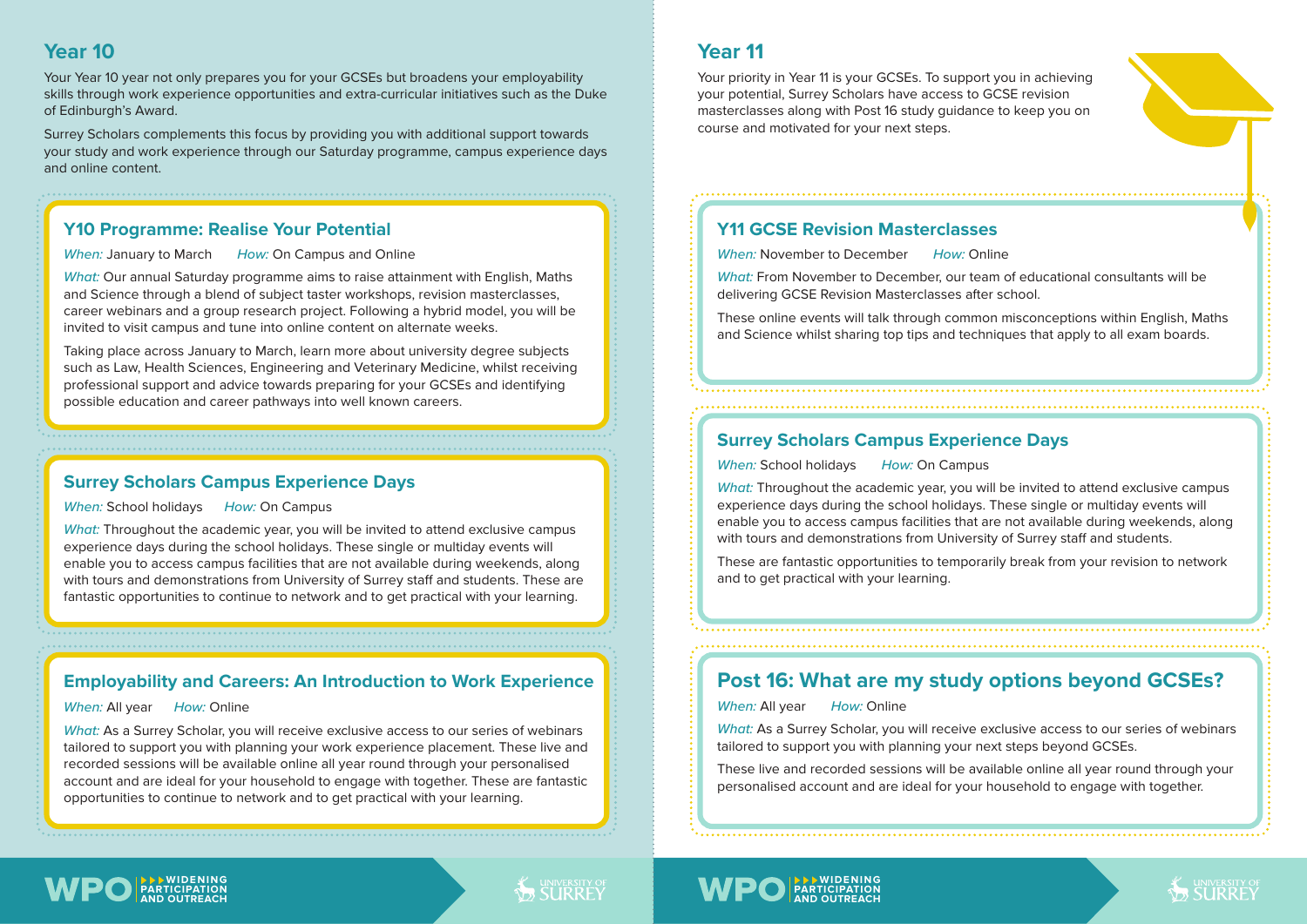### **Year 12**

The beginning of Year 12 marks a transition, settling into your new courses and possibly new education setting. Towards the end of the year, you will begin to map your post 18 study route, considering preferred subjects, qualification pathways and destination.

To support with this process, Surrey Scholars are invited onto our annual Summer Schools in addition to online and Open Day initiatives.

#### **Summer Schools**

*When:* June - August *How:* On Campus and Online

*What:* Surrey Scholars will enjoy priority access onto our annual Summer Schools, enjoying a multiday experience involving university level lectures, webinars and research. Our on campus residentials provide you with university accommodation and catering, enabling you to soak up the experience of student living throughout the week whilst our online offer connects you with fellow participants through interactive workshops and projects. All Summer Schools are subject specific whilst our evening timetables encourage networking and socialising through planned group activity.

#### **Subject Taster Days**

*When:* Advertised dates (subject to change each year) *How:* On Campus and Online

*What:* Take part in a one-day taster activity that showcases specific subjects and courses available to study at the University of Surrey. These events invite you to attend workshops, lectures, and seminars with academic staff in addition to learning more about student experiences and the facilities available. These are great opportunities to ask questions that will help to inform your own choices and decision making. The scheduling of subjects is dependent on the availability of staff and resources and are subject to change each year.

#### **Open Day Befriender Scheme**

*When:* Advertised dates (subject to change each year) *How:* On Campus

*What:* Our befriender scheme is available to help you to navigate your way around our Open Days. Be matched with a current student who will guide you across campus and help you to plan your timetable to ensure that you maximise your experience on the day. This service is available on set dates only, advertised each academic year. All Surrey Scholars are eligible to receive a travel bursary when attending Open Day events.

### **Year 13**

In Year 13 you make key decisions about your future. Whether you are applying to university through UCAS or weighing up your study or employment options, receiving trusted and reliable advice is important.

As a Surrey Scholar, we are committed to ensuring that your questions are answered through 1-1 mentoring and continued online and face to face support.

#### **AIM4University** *When:* November to December *How:* Online

*What:* AIM4University offers advice, information and mentoring that is impartial and tailored to your queries. This programme allows you to select and connect with a current University of Surrey student who has similar or shared experiences to you. This can be similarities between course of study, hobbies, or culture. You will also be invited to exclusive webinars with topics including 'Tips for Personal Statement Writing', 'Applying for UK Student Finance' and 'Living at University'. In addition, all Surrey Scholars will be invited to book an appointment with our Student Success Advisors, either online or as part of a scheduled visit onto campus.

#### **Open Day Befriender Scheme**

*When:* Advertised dates (subject to change each year) *How:* On Campus

*What:* Our befriender scheme is available to help you to navigate your way around our Open Days. Be matched with a current student who will be guide you across campus and help you to plan your timetable to ensure that you maximise your experience on the day. This service is available on set dates only, advertised each academic year. All Surrey Scholars are eligible to receive a travel bursary when attending Open Day events.

#### **In2Surrey: Transition Scheme**

*When:* June to September *How:* Online

**EXIDENING PARTICIPATION AND OUTREACH**

*What:* If you apply to study at the University of Surrey, you will be invited to a series of transition events as led by members of our Student Experience division. The objective is to raise your awareness of the support services available, whether pastoral or academic, which you can access to maximise your experience during the first semester and beyond. Surrey Scholars can also benefit from contextualised admissions, receiving a reduced entry requirement prior to confirmation. This scheme is only open to students eligible for Home Fee status.



## **AS SURREY**